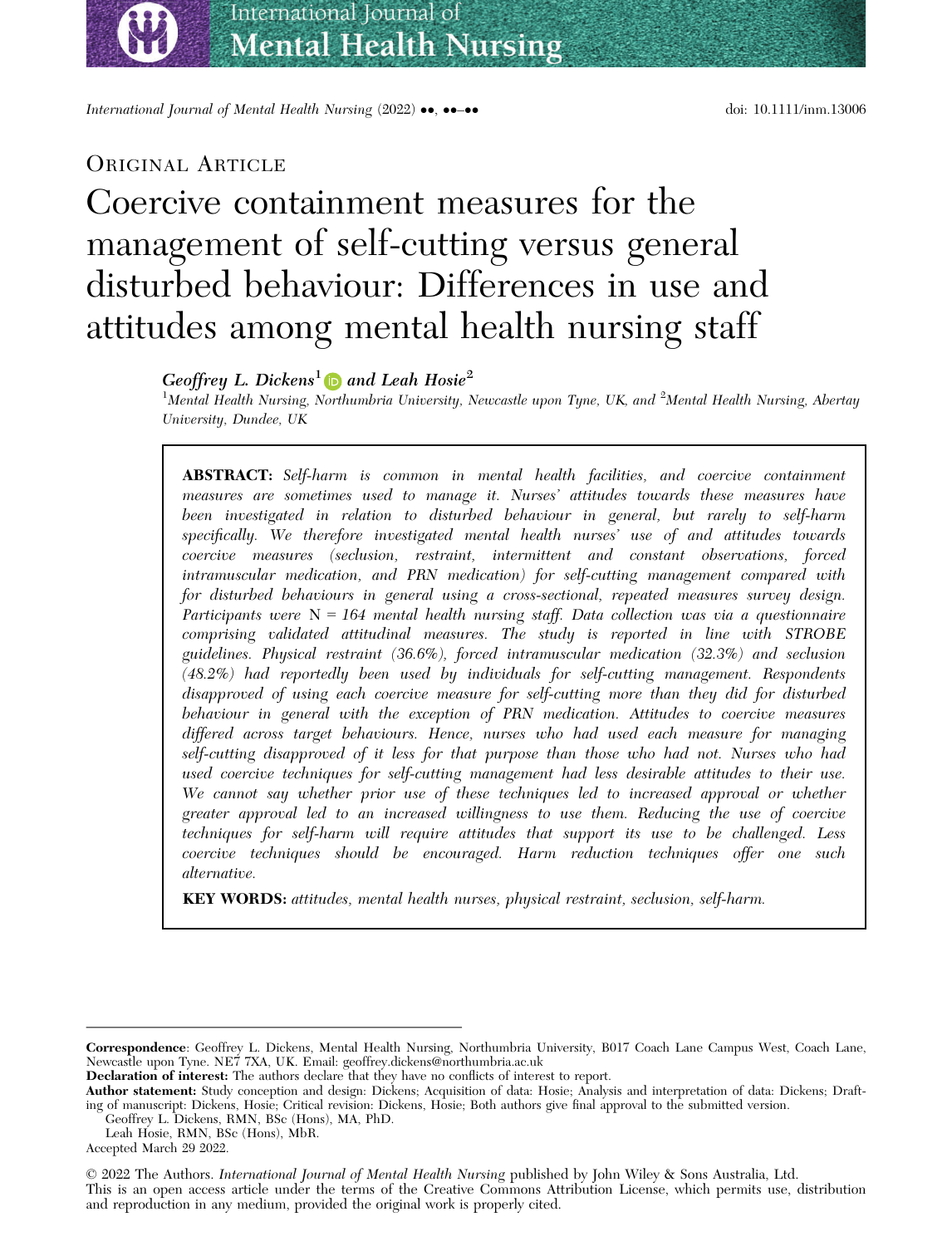#### **INTRODUCTION**

Coercion is the act or process of compelling a person to act through the use of threats including force (Merriam-Webster 2021). The history of the use of coercion in mental health services internationally is as old as the services themselves (Molodynski et al. 2016). Beyond the involuntary admission and detention of individuals in mental health services, sanctioned coercive practices include physical restraint, seclusion, and forced neuroleptic medication (Raboch et al. 2010). Researchers have sometimes identified measures such as constant or intermittent observations, and the administration of pro re nata ('PRN' or 'as needed') neuroleptic medication as coercive (e.g. Bowers et al. 2007). The use of coercive measures is prevalent internationally; in a survey of involuntarily detained patients in 10 European countries, 8%, 36%, and 56% had been placed in seclusion, restrained, and been forcibly medicated, respectively (Raboch et al. 2010). There has been growing concern about their continued use and momentum has grown for no use and minimal use approaches from service users and professionals alike (Kinner et al. 2017; Morandi et al. 2021). Further, these ambitions have been enshrined in public policy (Department of Health 2014).

One area that has received research attention is the attitudes of nurses and other mental health professionals to the use of coercive measures (Bowers et al. 2007; Dickens & Hosie 2018; Jalil et al. 2017; Vandamme et al. 2021; Whittington et al. 2009). One feature of the empirical literature about mental health nurses' attitudes to coercion is that they are investigated and discussed as a response to disturbed behaviour in general including aggression (e.g. Whittington et al. 2009) or to aggression specifically (e.g. Jalil et al. 2017). An aspect that has hitherto largely evaded investigation is their use for management of self-harm specifically.

#### **BACKGROUND** BACKGROUND COMPANY

Self-harm has been defined as any form of self-inflicted injury or poisoning (NICE 2013). It is an established predictor of suicide; others include suicidal intent, poor physical health, and male gender (Chan et al. 2016). While suicidality should not be underestimated, it is not always or even usually present in self-harm; for example, in Chan *et al.*'s systematic review of prospective studies of risk factors for suicide, between 12% and 28% of almost 10 000 participants across three investigations were judged to have suicidal intent. Acts

of self-harm occur for a variety of reasons and the level of lethal intent behind acts includes 'partial or nonzero', (Posner et al. 2014: p.24), also suggesting that suicidal intent is not always present in these acts. NICE (2004) describe self-harm as an expression of distress with a diverse range of causes, while Sutton (2007) defines it as a coping strategy utilized in the face of intolerable distress with the aim of restoring emotional balance. A spectrum of nonsuicidal self-harm behaviour has been proposed (Muehlenkamp 2014) from mild (such as occasional binge-drinking) to moderate (such as intentionally bruising oneself) to severe (such as self-cutting). Self-harm presents a significant ongoing healthcare issue. For example, in England, there was an increase in self-reported self-harm across the lifetime from 2.4% to 6.4% between 2000 and 2014 (McManus et al. 2019).

Self-harm in inpatient mental health services is common. A systematic review (James et al. 2012a, 2012b) noted a mean of 17.4% of mental health inpatients self-harming within the ward setting. Nursing reactions to self-harm vary from proactive and therapeutic to reactive and coercive (Dickens & Hosie 2018). Research on the epidemiology of the use of coercive measures like seclusion and restraint for self-harm are less prominent in the literature than for aggression and disturbed behaviour in general but there are numerous indications that they are indeed used for this purpose. A number of studies identified self-harm as an antecedent to restraint in Stewart *et al.*'s (2009) review and, more recently, in a survey of 144 cases of seclusion and restraint in a forensic psychiatric hospital (Kuivalainen et al. 2017), 35 (24.3%) were determined to have been instigated due to a patients' self-directed harmful behaviour alone. Increasing an individual's level of observation to prevent self-harm is also a favoured response (Stewart et al. 2009). The efficacy of observation as a helpful technique has been questioned by Stewart et al. (2009) who noted that not only is there no identifiable link between observation and selfharm reduction but also that a reduction in observation did not lead to a corresponding increase in self-harm. In fact, observation can act as a catalyst for further socalled challenging behaviours, resulting in aggression, non-compliance with medication, refusal to eat, and increased use of PRN medications and physical restraint techniques (Stewart et al. 2011).

In terms of the acceptability to service users of the use of coercive interventions for the management of disturbed behaviour in general, Whittington et al. (2009) reported that psychiatric inpatients were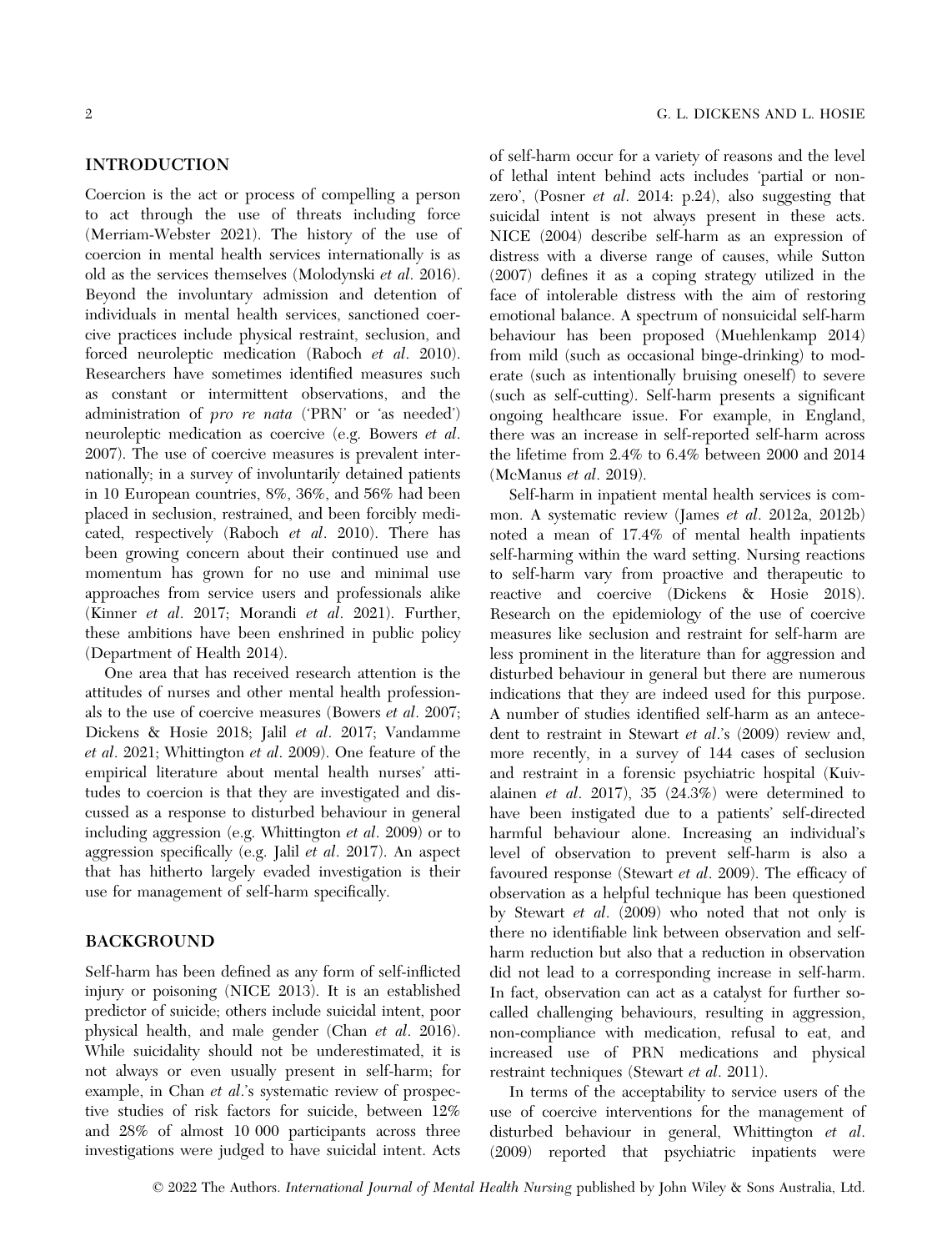significantly less supportive of a range of interventions including intermittent and constant observations, PRN, restraint, and seclusion than were inpatient staff on the validated attitudes towards containment measures questionnaire (ACMQ; Bowers et al. 2004). We think, however, that results about the use of such measures in general cannot and should not be assumed to generalize to their use for the management of self-harm in particular.

Nurses' behavioural and attitudinal reactions to selfharming behaviours and the interventions they implement to manage them form an important aspect of the inpatient service user experience. Quantitative tools designed to measure these responses include the Attitudes towards Deliberate Self-Harm Questionnaire (ADSHQ; McAllister et al. 2002) and the Self-Harm Antipathy Scale (SHAS; Patterson et al. 2007b). The former is focused on nurses' experience of having the toolkit of skills, knowledge, and characteristics necessary to adequately and appropriately care for this client group, while the latter examines the relationship between the nurse and the service user and the emotional responses that occur as a result. Studies utilizing these tools and others, or exploratory qualitative approaches, have garnered a variety of responses (Karman et al. 2014). Of studies conducted in mental health settings, staff responses suggest that there is empathy with and understanding of self-harm in individuals and self-efficacy regarding ability to effectively manage self-harm (Dickinson et al. 2009; Wheatley & Austin-Payne 2009; Wilstrand et al. 2007). Concurrently, studies suggest there is also frustration (O'Donovan & Gijbels 2006), irritation, anger, shame and disgust (Thompson et al. 2008), and antipathy (Dickinson et al. 2009). Education seems to have positive effects on antipathy at least in the short term (Patterson et al. 2007a; Wheatley & Austin-Payne 2009) and mental health nurses seem to have less antipathy than adult nurses (Patterson et al. 2007b).

Recently, the Attitudes to Self-Cutting Management Scale (ASC-Me; Hosie & Dickens 2018) has been developed to help address the gaps outlined above by measuring attitudes towards management techniques, including coercive techniques, for acts of self-harm. The scale examines the case of self-cutting only rather than self-harm generally because it is the only method of self-harm that has been suggested as a candidate for a full range of harm reduction approaches including advice on safe cutting, provision of sterile blades and remaining present during an act of cutting. For example. Gutridge (2010) has suggested that service users being allowed the opportunity to utilize their coping strategies in the short term and under controlled circumstances enhances autonomy and ultimately improves the longer term therapeutic relationship. We are unaware of any proposal for the use of such approaches in relation to, for example, self-poisoning, self-immolation, or autoasphyxiation. In a previous paper (Hosie & Dickens 2018) the attitudes of mental health nursing staff were compared with those of a sample of ex-service users who had experience of self-cutting in the inpatient environment. Nurses were more approving of a wide range of interventions than were patients including some coercive techniques (seclusion, restraint) but not others (forced intramuscular medication, intermittent and close observations), and more approving of some therapeutic activities (psychological interventions, distraction, care planning, wound care advice, provision of a first aid kit). There was no difference between groups regarding more controversial harm reduction

ing cutting). Further, despite being more approved of by nurses than patients, seclusion, restraint, and forced IM medication all ranked less positively than all other named interventions for both groups with the exception of clearly inappropriate interventions (treatment refusal, provision of inappropriate treatment). The aim of the current study is to focus specifically

techniques (provide sterile razors, remain present dur-

on mental health nurses' use of and attitudes toward coercive interventions for the management of selfcutting behaviour relative to that of the same interventions when used for disturbed behaviour more generally. Given that nurses rate some of these techniques more positively than those who are subject to them, and despite their continued use despite some nurses' apparent disdain, it is anticipated that exploration of attitudes towards coercive interventions based on the ostensible reason for their use would have implications for education and practice including informing educational initiatives to reduce their use. Specific study objectives are to determine:

- the prevalence of mental health staffs' prior use of coercive measures to manage self-cutting behaviour.
- whether mental health staffs' attitudes towards the use of coercive measures differs depending on the target managerial issue.
- whether mental health staffs' attitudes to self-cutting management differ depending on their prior experience of using coercive measures.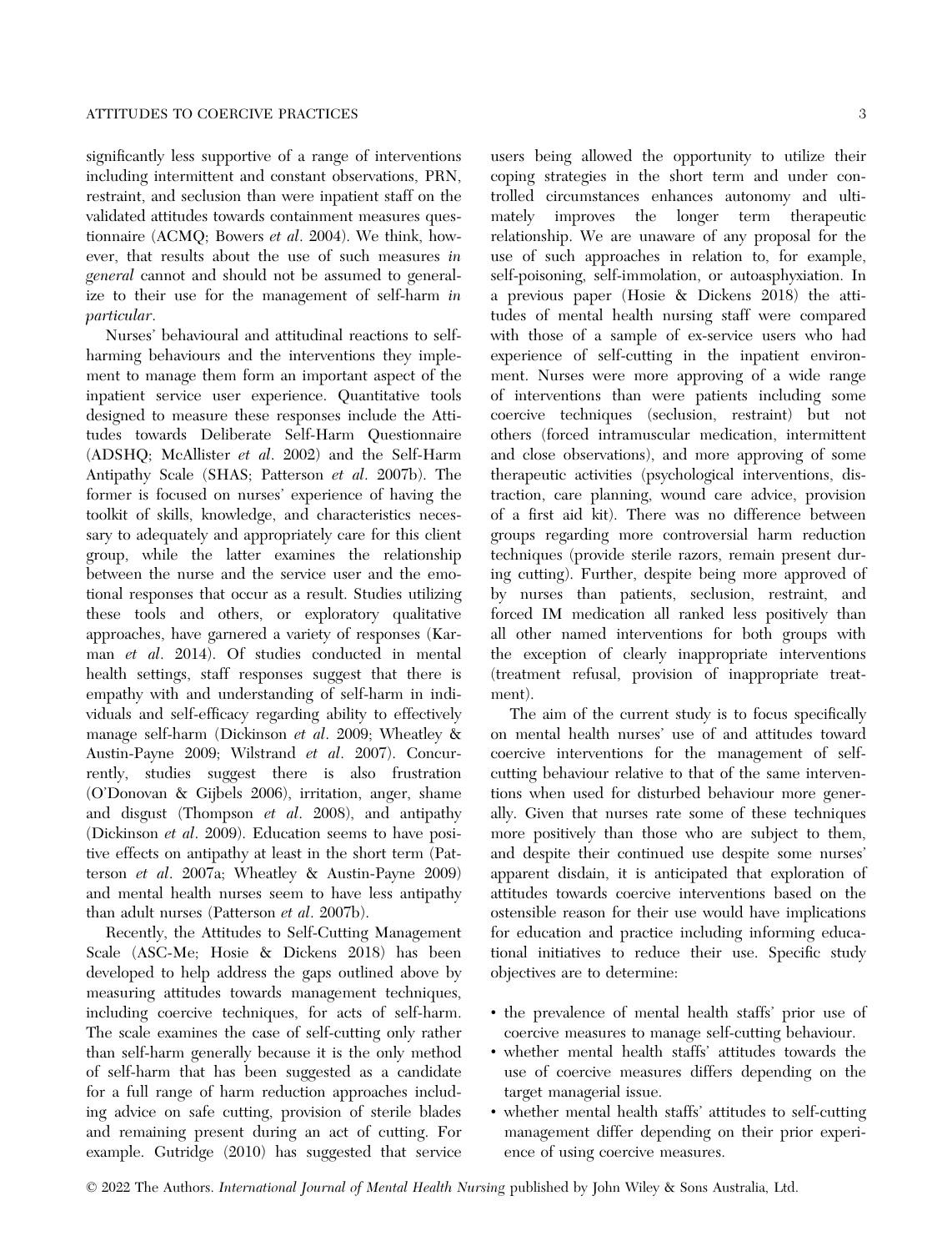• differences in attitudes towards coercive self-cutting management as a function of gender, age, position or length of service.

#### **METHODS** METHODS

The study has one previously published output (Hosie & Dickens 2018) in which an attitudes towards selfcutting management scale was developed and then used to compare similarities and differences between the evaluations of mental health nursing staff and people with lived experience of having their self-cutting behaviour managed in an inpatient setting. This paper focuses on the reported use of and attitudes towards a subset of six coercive interventions for both the management of self-cutting and the management of disturbed behaviour more generally among mental health nursing staff. The interventions are physical restraint, seclusion, forced intramuscular medication, intermittent observations, close observations and PRN medication. The paper is reported in line with STROBE guidelines (von Elm et al. 2008).

### $\overline{\phantom{a}}$

The study used a cross-sectional, repeated measures survey design utilizing both online and paper-based data collection. Mental health staff participants were registered mental nurses, nursing and healthcare assistants, and student mental health nurses. The sample was opportunistic, comprising self-selecting respondents. Participants were drawn from two NHS Health Boards in Scotland via a paper-based survey, and from UK-wide via a web-based survey (Survey MonkeyTM). A link to the online survey was circulated via fora including the Mental Health Nurse Academics UK [\(https://mhnauk.wordpress.com/\)](https://mhnauk.wordpress.com/) mailing list. This is a grouping with representatives from every university providing pre-registration mental health nurse training in the UK. Potential staff participants were eligible if they had recent experience of working in a mental health inpatient ward in which self-harm by cutting had occurred. Data were collected in the period April to June 2017. The minimum sample size for the original study was determined to be 150–200 based on guidelines for reporting exploratory factor analysis where communalities exceed 0.4 (Worthington & Whittaker 2006). For the current analysis, it was determined (Kane 2022) that a difference between respondents who had and had not previously used seclusion for the management

of self-cutting of  $SD = 1$  (large effect size) would be detected with a sample size of  $N = 52$  ( $n = 26$  per group;  $\alpha = 0.05$ ,  $\beta = 0.05$ , 95% power).

The project was approved by the Abertay University Research Ethics Committee and NHS Tayside Research & Development Department. Potential participants were provided with full written details; on this occasion, consent was taken to be implied by return or online completion of the questionnaire. All participants were provided with details of possible sources of support in the event of any distress. Participants were also offered the option of contacting either of the researchers, both experienced mental health nurses, for a debrief.

#### Data collection

#### Demographics and experience

Information about participant age, gender, role, and length of service were collected via a custom-designed questionnaire. Participants were also asked to indicate whether they had previously used each of the six coercive techniques (i) for the management of disturbed behaviour in general and (ii) for the management of self-cutting in particular.

#### Attitudes to Containment Measures Questionnaire (ACMQ)

The ACMQ is an 11-item tool which measures attitudes towards commonly used containment measures for managing disturbed behaviour on mental health wards. In the original validation version of the ACMQ (Bowers et al. 2004), respondents were asked to rate each method in respect of its effectiveness, acceptability, respectfulness, safety for staff, safety for the patient, and preparedness to use (staff) or preparedness to be subject to (service users). Response for each domain is on a five-point Likert scale ('strongly disagree' to 'strongly agree'). Higher scores represent greater approval of the technique in terms of that domain. Later versions of the ACMQ, and that used here, have simply asked respondents about 'acceptability' since the validation study found high communalities within ACMQ factors – in effect, ratings of acceptability, effectiveness and so on are highly inter-related for each containment method and it was deemed acceptable to reduce measurement for each factor to a proxy item. We only administered the six items related to coercive measures (physical restraint, forced intramuscular medication, seclusion, intermittent observations, constant observations, and PRN medication).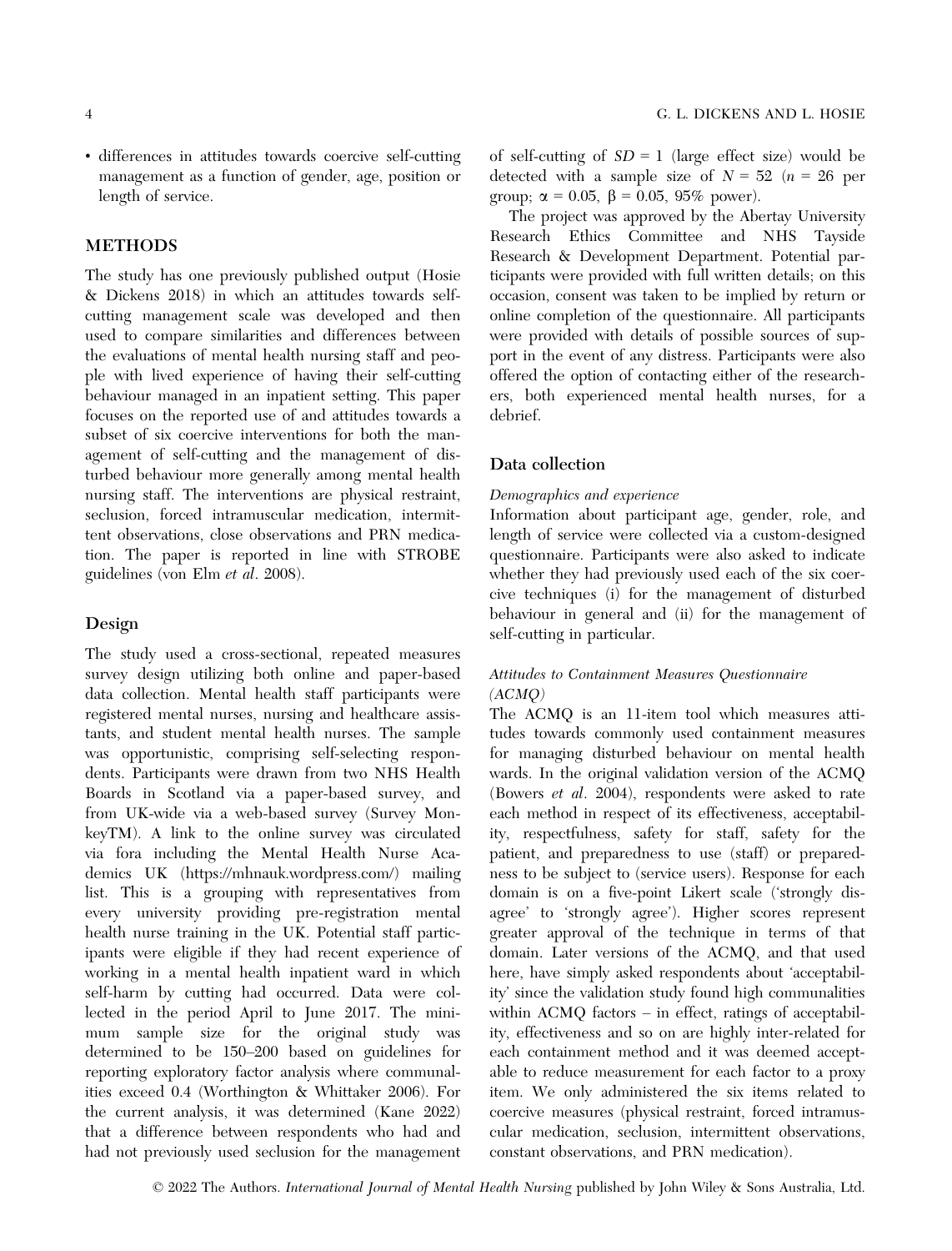Attitudes to Self-cutting Management Scale (ASc-Me)

The ASc-Me (Hosie & Dickens 2018) was developed by the current authors to measure attitudes towards a full range of 17 approaches to care and management of inpatients who display self-cutting behaviour. Similarly to the ACMQ, the ASc-Me comprises a short description of each intervention and then asks respondents to rate it on a series of five-point Likert scales in respect of its acceptability, effectiveness, respectfulness, safety for staff, safety for the patient, and their preparedness to use it (staff) or their preparedness to be subject to it (service users) for management specifically of selfcutting. Again, a higher score represents greater approval of the technique. In the validation study, very high communalities were reported for all techniques  $(M \text{ Cronbach's } \alpha \text{ for the six techniques reported here})$ was 0.91). The techniques reported on in this study are close observations, intermittent observations, seclusion, forced IM medication, physical restraint, and voluntary PRN administration.

#### Data analysis

Descriptive statistics were used to describe the study sample. Data were examined for normality of distribution (skewness and kurtosis statistics). Prior use of each technique for its stated purpose was compared using Fisher's exact test. To produce a single score for each ASC-Me technique, and thus to allow direct comparison between ratings of similar interventions for the management of disturbed behaviour and selfcutting behaviour, we computed the mean of the six ratings. To check they were similar to the single 'acceptability' rating for each technique, we calculated Pearson's  $r$  ( $M = 0.892$ ). Reflecting the study hypotheses, repeated measures t-tests were conducted to compare respondents' respective evaluations of the use of each technique for management of self-cutting and of disturbed behaviour in general. Demographic (gender, age, job role, years of experience) differences on attitude ratings were examined using independent samples t-tests and one-way ANOVAs. Linear regressions were conducted to determine whether prior use of each coercive intervention for self-cutting management specifically and for management of disturbed behaviour generally plus any other potential covariates identified in the univariate analyses predicted its related attitudinal evaluation.

In reporting our findings, we have chosen to use the 'desirable' attitude as the reference point. That is to say, we compare disapproval (desirable) of coercive interventions to *approval* (undesirable). Thus, when reading results, please note that the terms 'more disapproval' and 'greater disapproval' indicate more of the 'desired' attitude. While this ascribed status may be less justifiable for, say, the use of voluntary PRN medication than it is for seclusion, it is intended to facilitate consistency in reporting.

#### **RESULTS**

In total,  $N = 175$  people participated in the survey. The proportion of those accessing the questionnaire who went on to complete it was 65.0%. Of these,  $n = 164$  completed all relevant items reported here with the remaining  $n = 11$  not completing all ACMQ items, and we therefore excluded their data from the study. The excluded participants did not differ significantly from included ones on any of the demographic variables or on ASC-Me coercive interventions ratings. Characteristics of included participants are detailed in Table 1.

Table 2 shows that previous use of all six coercive techniques was significantly more prevalent for management of disturbed behaviour in general than for self-cutting management in particular. For constant and intermittent intervention, and for voluntary PRN, more than half of respondents had used the interventions both for managing self-cutting and disturbed behaviour in general (range 55.5–77.4%). Forced IM medication, restraint, and seclusion had been used by 28.7%, 33.5%, and 42.1% of all participants for both stated purposes, respectively. There was a moderate degree of correlation between previous use of each coercive technique for management of self-cutting and of general disturbed behaviour  $(M \ r = 0.33, \text{ range})$ 0.185–0.416).

Table 3 shows that staff attitudes towards the use of four coercive measures were more disapproving when used for the management of self-cutting than when used for disturbed behaviour more generally. Effect sizes were large, except in the case of intermittent observation (moderate). The exception was the use of voluntary PRN which respondents rated equally positively for use in both circumstances. While respondents differed significantly in their rating of most techniques based on its ostensible purpose, there was a positive correlation between scores for all techniques: intermittent observations  $r = 0.61$   $P < 0.001$ ; close observations  $r = 0.22$   $P = 0.004$ ; forced IM  $r = 0.44$   $P < 0.001$ ; seclusion  $r = 0.34$ ,  $P < 0.001$ ; PRN  $r = 0.45$ ,  $P < 0.001$ ; physical restraint  $d = 0.32$   $P < 0.001$ .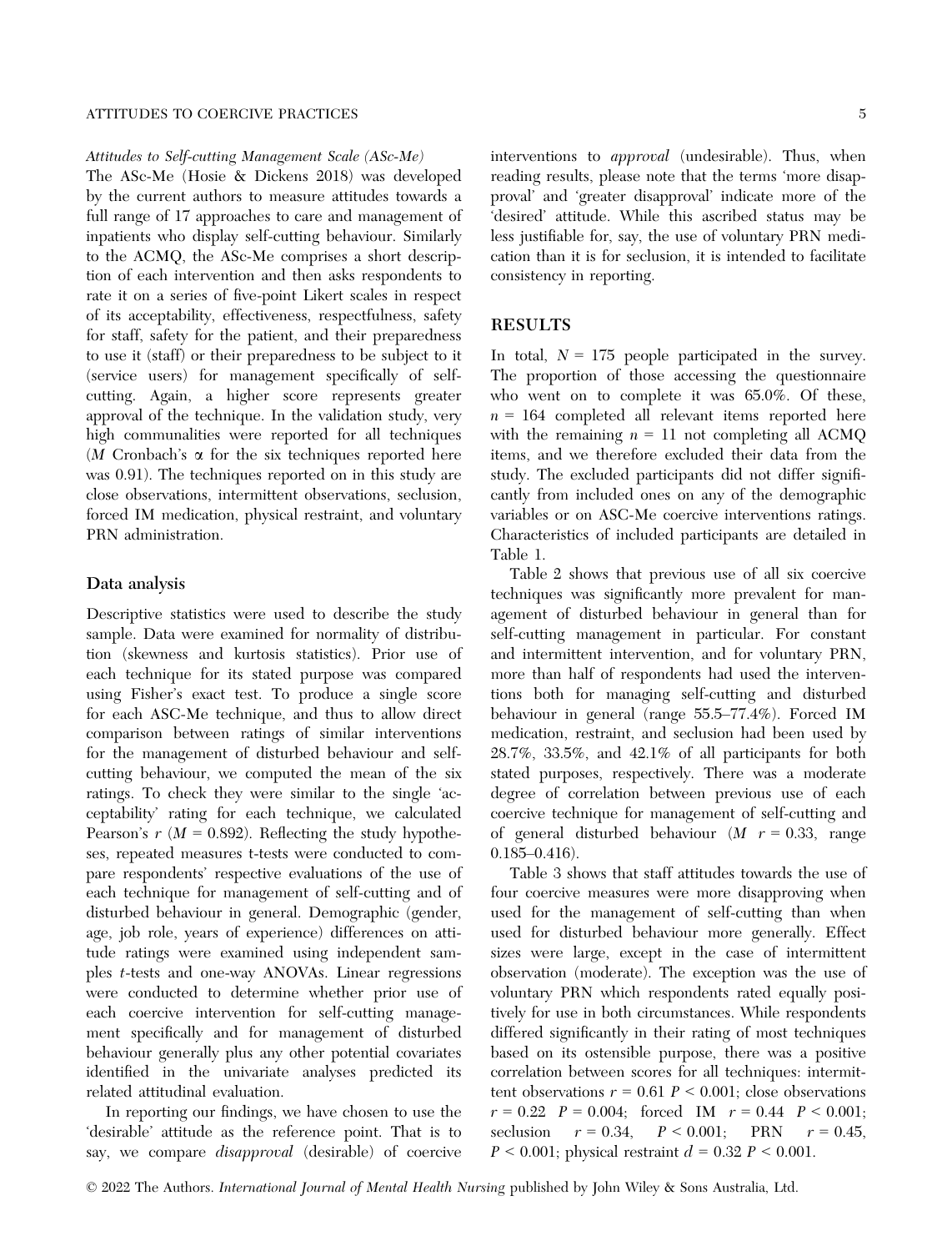TABLE 1 Participant characteristics

|                           | $n(\%)$     |
|---------------------------|-------------|
| Age (years)               |             |
| $18 - 29$                 | 35(21.3)    |
| $30 - 39$                 | 33(20.1)    |
| $40 - 49$                 | 52 (31.7)   |
| $50+$                     | 44 $(26.8)$ |
| Gender                    |             |
| Male                      | 38(23.2)    |
| Female                    | 125(76.2)   |
| Missing                   | 1(0.6)      |
| Length of service (years) |             |
| $0 - 5$                   | 52(31.7)    |
| $6 - 10$                  | 12(7.3)     |
| $11 - 20$                 | 36(22.0)    |
| >20                       | 64 (39.0)   |
| Role                      |             |
| Registered Nurse          | 130(79.3)   |
| Health Care Assistant     | 7(4.3)      |
| Student Nurse             | 27(16.5)    |

Table 4 shows that for all techniques nurses who had used each technique for the management of selfcutting behaviour were less disapproving of it for that use compared with those who had not used it for that purpose. Effect sizes were notably large for the most coercive management strategies. Further, staff with greatest length of experience were most disapproving of the use of forced IM medication and physical restraint. There were no significant differences between ratings for any technique by gender. Registered nurses were more disapproving of the use of constant observations (M[SD] 3.0 [0.84] vs. 2.60 [0.86],

TABLE 2 Use of coercive containment measures for self-cutting versus general disturbed behaviour

 $t = -2.58$ ,  $P = 0.01$ ,  $d = 0.47$  and intermittent observations  $(2.83 \mid 0.97]$  vs. 2.42  $[0.71]$   $t=-2.39$ ,  $P = 0.018$ ,  $d = 0.48$ ) than were HCAs and students. There were significant length of service differences on attitudes to forced IM medication  $(F (2, 155) = 4.93, P = 0.008)$ , intermittent observations (*F* (2, 155) = 4.13, *P* = 0.018) and physical restraint  $(F (2, 155) = 3.86, P = 0.023)$ . Post hoc Tukey tests revealed that there was significantly more disapproval of forced IM medication among nurses in categories of six plus years' experience compared with those with less experience; for intermittent observations, there was significantly more disapproval in those with 10+ years' experience compared with those with less than five years; for physical restraint, the same pattern as for intermittent observations was evident. Similar differences were found on the variable age with older respondents more disapproving of the same interventions. However, given the strong covariance of age and years of experience  $(r = 0.793)$ , only the latter was entered into the linear regression analyses.

Table 5 shows that previous use of each technique specifically for self-cutting management contributed significantly to the prediction of related attitudes in all six cases; further, in all cases, previous use of the technique for that purpose predicted a less disapproval of the use of the technique for management of selfcutting. Previous use of each technique for management of disturbed behaviour in general only contributed to attitudes towards use for self-cutting management in two cases: physical restraint and seclusion. In both of these cases, the contribution was

TABLE 3 Staff disapproval of the use of management of self-cutting versus management of disturbed behaviour using similar coercive techniques

|                              | Have used for                         | Have used for                                     |       |           | rechniques                   |                           |                                 |        |                  |      |
|------------------------------|---------------------------------------|---------------------------------------------------|-------|-----------|------------------------------|---------------------------|---------------------------------|--------|------------------|------|
|                              | self-cutting<br>management<br>$n(\%)$ | management of dis-<br>turbed behaviour<br>$n(\%)$ | $X^2$ | P         |                              | Self-<br>cutting<br>M(SD) | Disturbed<br>behaviour<br>M(SD) | t      | $\boldsymbol{P}$ | d    |
| Physical<br>restraint        | 57/164 36.6%                          | 115/164 70.1%                                     | 28.99 | < 0.001   | Physical<br>restraint        | 3.56(0.97)                | 2.63(1.12)                      | 9.788  | < 0.001          | 0.89 |
| Forced IM<br>medication      | 53/164 32.3%                          | 101/164 61.6%                                     | 24.3  | < 0.001   | Forced IM<br>medication      | 3.83(1.04)                | 2.76(1.16)                      | 11.717 | < 0.001          | 1.00 |
| Seclusion                    | 79/164 48.2%                          | 115/164 70.1%                                     | 21.57 | < 0.001   | Seclusion                    | 2.97(1.11)                | 1.30(0.46)                      | 18.41  | < 0.001          | 2.09 |
| Close<br>observations        | 106/164 64.6%                         | 154/164 93.9%                                     | 5.59  | $= 0.024$ | Close<br>observations        | 2.89(0.86)                | 2.04(0.90)                      | 9.88   | < 0.001          | 0.97 |
| Intermittent<br>observations | 96/164 58.5%                          | 133/164 81.1%                                     | 26.21 | < 0.001   | Intermittent<br>observations | 2.76(0.96)                | 2.19(1.03)                      | 8.356  | < 0.001          | 0.67 |
| PRN                          | 133/164 81.1%                         | 152/164 92.7%                                     | 13.13 | $=0.002$  | <b>PRN</b>                   | 1.95(0.71)                | 1.85(0.86)                      | 1.140  | 0.256            | 0.13 |

© 2022 The Authors. International Journal of Mental Health Nursing published by John Wiley & Sons Australia, Ltd.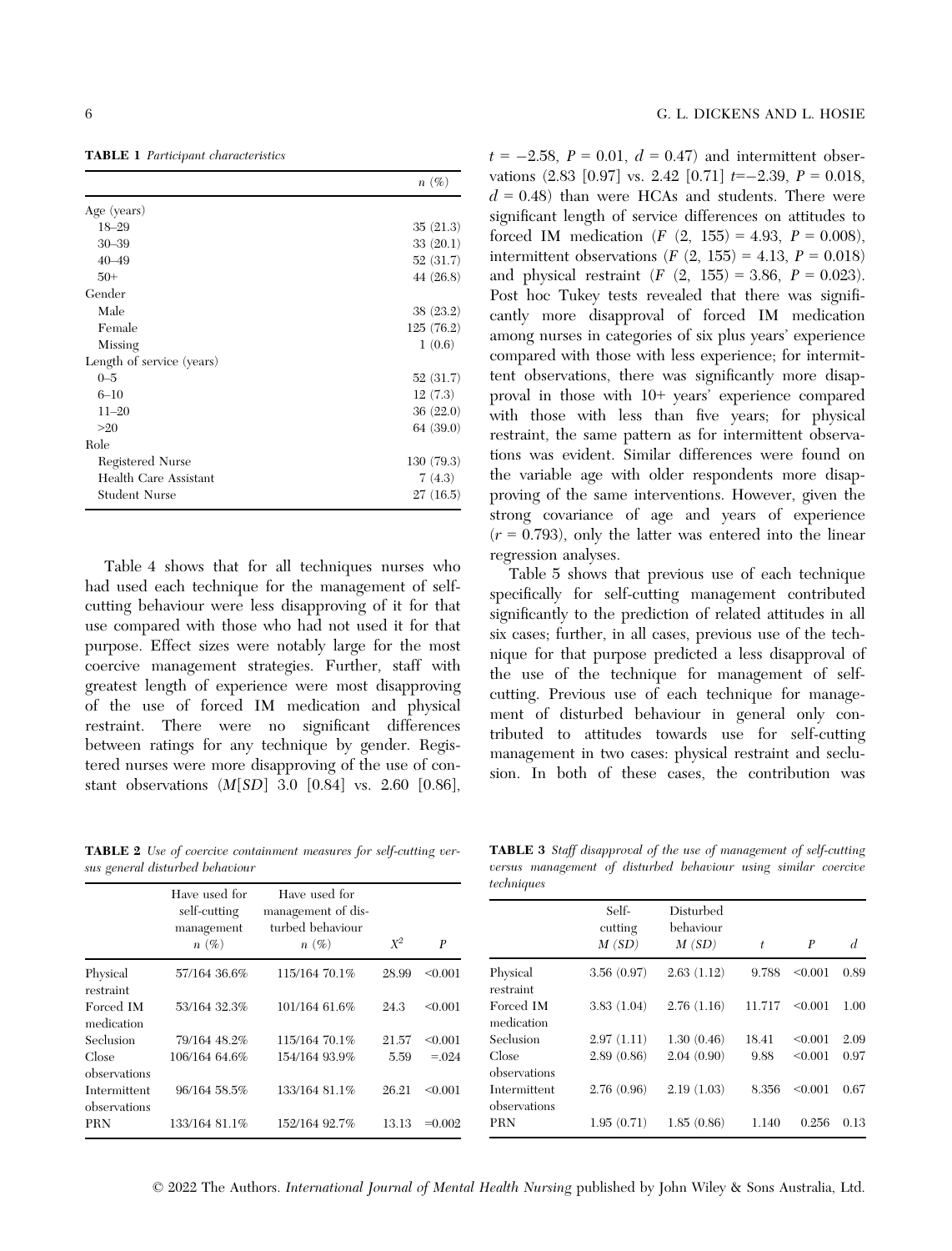associated with more disapproval of use of these techniques for self-cutting management.

Self-harm presents a serious challenge to providers of inpatient mental health services. Its occurrence precedes a sizeable proportion of the use of coercive techniques in these settings (Kuivalainen et al. 2017; Stewart et al. 2009). There is little evidence that those techniques are effective in reducing self-harm and they may actually be counterproductive. In the current study, we found that participants' reported use of coercive techniques for disturbed behaviour in general was more prevalent than for self-cutting. While this is not surprising per se, a sizeable proportion of respondents reported having used notably coercive measures for self-cutting management; one in three respondents had used seclusion and physical restraint for this purpose. There were statistically significant correlations whereby respondents who reported previous use of each technique for management of disturbed behaviour in general also reported its use for self-cutting specifically. However, they were moderate in size suggesting there is no inevitable link between use for one and the other and that there is scope to separate out self-harm management for attention: for example, education and campaigning could deliver a 'minimise restraint for selfharm' message. While broad-brush approaches aimed at reducing coercive interventions such as Safewards (Bowers et al. 2015) have had demonstrable success, it is largely focused on reducing aggression and violence. Similarly, RESTRAIN YOURSELF (Duxbury et al. 2019) is concerned with an overall reduction in the use of physical restraint on inpatient wards, but a qualitative analysis of staff perceptions on the training demonstrated a nuanced and enhanced understanding for and compassion towards the person that self-harms, as well as acknowledgement of the further damage that coercive practice might generate. Our results solely about differential use of these techniques dependent on the behaviour they are intended to manage provide evidence that it is justified to call for minimizing or even eliminating their use specifically for self-harm management. A move in this direction would also be in keeping with the ideology of trauma-informed care (TIC). Muskett (2014) describes an increasing awareness and advance towards TIC in mental health inpatient settings, noting that the reduction in seclusion and restraint was both a goal and an outcome. Furthermore, Sweeney and Taggart (2018) note the risk of iatrogenic harm and re-traumatization when coercive practices reopen the psychological wounds that cause a person to be under nursing care.

Ratings for use of coercive measures for disturbed behaviour did not fall on the disapproving  $(M > 3)$  side of the scale for any intervention, whereas for use for self-cutting both physical restraint and forced IM medication were well above that threshold and seclusion almost at it  $(M = 2.97)$  with close and intermittent observations both close behind. This provides further evidence that study of attitudes to containment measures as a construct needs additional nuancing to account for differences dependent on the reasons for its use. While these attitudes have achieved a certain amount of research attention (Bowers et al. 2004, 2007; Whittington et al. 2009), they have not been extensively investigated in terms of their relationship with other constructs or with actual practice behaviour (Dickens et al. 2022). Partly as a result of this, there is also some

| Coercive intervention     | Has used the technique<br>for self-cutting management | $\boldsymbol{n}$ | ASC-ME $M(SD)$ | $\boldsymbol{t}$ | $\boldsymbol{P}$ | d    |
|---------------------------|-------------------------------------------------------|------------------|----------------|------------------|------------------|------|
| Physical restraint        | Used                                                  | 57               | 2.9(0.93)      | $-7.46$          | < 0.001          | 1.24 |
|                           | Not used                                              | 107              | 3.92(0.79)     |                  |                  |      |
| Forced IM medication      | Used                                                  | 53               | 2.99(0.87)     | $-8.52$          | < 0.001          | 1.37 |
|                           | Not used                                              | 111              | 4.23(0.86)     |                  |                  |      |
| Seclusion                 | Used                                                  | 79               | 2.38(0.88)     | $-8.13$          | < 0.001          | 1.24 |
|                           | Not used                                              | 85               | 3.51(1.02)     |                  |                  |      |
| Close observations        | Used                                                  | 106              | 2.76(0.87)     | $-2.94$          | $=0.004$         | 0.47 |
|                           | Not used                                              | 58               | 3.14(0.81)     |                  |                  |      |
| Intermittent observations | Used                                                  | 96               | 2.52(0.92)     | $-4.16$          | < 0.001          | 0.63 |
|                           | Not used                                              | 68               | 3.07(0.90)     |                  |                  |      |
| PRN                       | Used                                                  | 133              | 1.85(0.61)     | $-3.81$          | < 0.001          | 0.70 |
|                           | Not used                                              | 31               | 2.36(0.9)      |                  |                  |      |

TABLE 4 Approval of techniques for self-cutting management as a function of whether they have previously used techniques for this purpose

© 2022 The Authors. International Journal of Mental Health Nursing published by John Wiley & Sons Australia, Ltd.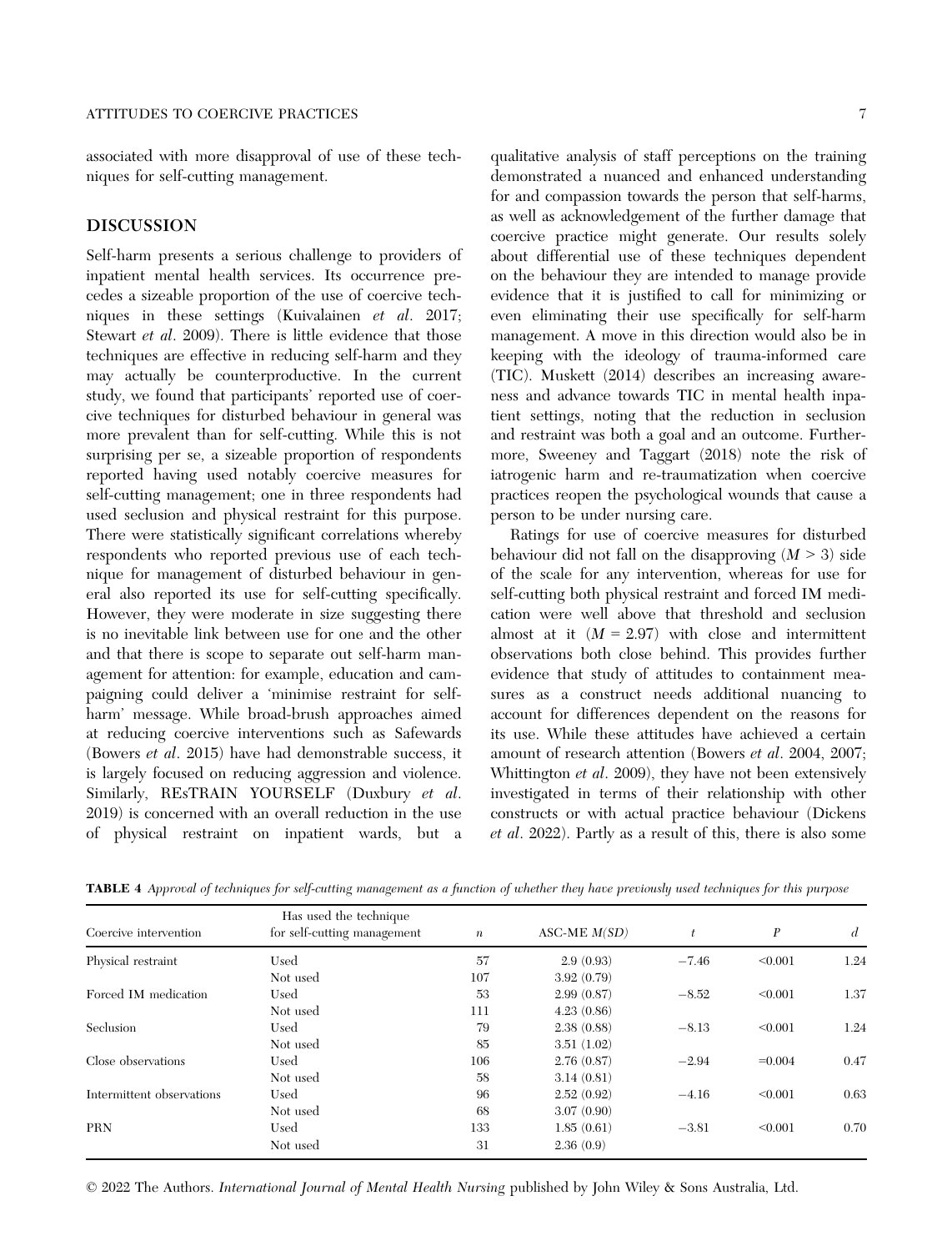| Intervention              | Predictor                                                             | $B(95\% \text{ CI})$           | $\boldsymbol{P}$ |
|---------------------------|-----------------------------------------------------------------------|--------------------------------|------------------|
| Intermittent observations | (Constant)                                                            | 2.15(1.51, 2.79)               | < 0.001          |
|                           | $5+$ years length of service (vs. $\leq 5$ years)                     | 0.27(0.09, 0.44)               | 0.003            |
|                           | HCA/Student (vs. Nurse)                                               | $0.23$ (-0.15, 0.62)           | 0.24             |
|                           | Previous use for self-cutting (vs. no)                                | $-0.73$ ( $-10.05$ , $-0.42$ ) | < 0.001          |
|                           | Previous use for disturbed behaviour (vs. no)                         | $-0.04$ $(-0.42, 0.35)$        | 0.853            |
|                           | Adjusted $R^2 = 0.184$ ( <i>F</i> (4, 145) = 9.39), <i>P</i> < 0.001  |                                |                  |
| Constant observations     | (Constant)                                                            | 2.14(1.4, 2.89)                | < 0.001          |
|                           | HCA/Student (vs. Nurse)                                               | 0.53(0.22, 0.85)               | 0.001            |
|                           | Previous use for self-cutting (vs. no)                                | $-0.44$ ( $-0.72$ , $-0.17$ )  | 0.002            |
|                           | Previous use for disturbed behaviour (vs. no)                         | $0.09$ ( $-46, 0.63$ )         | 0.76             |
|                           | Adjusted $R^2 = 0.107$ ( <i>F</i> (3,160) = 6.39), <i>P</i> < 0.001   |                                |                  |
| Forced IM                 | (Constant)                                                            | $3.61$ $(3.25, 3.97)$          | < 0.001          |
|                           | 5+ years length of service (vs. <5 years)                             | 0.24(0.09, 0.40)               | 0.003            |
|                           | Previous use for self-cutting (vs. no)                                | $-1.29(-1.61, -0.97)$          | < 0.001          |
|                           | Previous use for disturbed behaviour (vs. no)                         | $0.06$ $(-0.27, 0.39)$         | 0.732            |
|                           | Adjusted $R^2 = 0.352$ ( <i>F</i> (3, 145) = 27.84), <i>P</i> < 0.001 |                                |                  |
| Physical restraint        | (Constant)                                                            | $3.14$ $(2.80, 3.48)$          | 0.001            |
|                           | 5+ years length of service (vs. <5 years)                             | 0.25(0.1, 0.4)                 | 0.001            |
|                           | Previous use for self-cutting (vs. no)                                | $-1.33(-1.63,-1.03)$           | < 0.001          |
|                           | Previous use for disturbed behaviour (vs. no)                         | 0.43(0.1, 0.76)                | 0.011            |
|                           | Adjusted $R^2 = 0.369$ ( <i>F</i> (3, 145) = 28.26), <i>P</i> < 0.001 |                                |                  |
| PRN                       | (Constant)                                                            | 2.38(1.97, 2.78)               | < 0.001          |
|                           | Previous use for self-cutting (vs. no)                                | $-0.5$ ( $-0.78$ , $-0.22$ )   | 0.001            |
|                           | Previous use for disturbed behaviour (vs. no)                         | $0.03$ (-0.45, 0.40)           | 0.900            |
|                           | Adjusted $R^2 = 0.067$ ( <i>F</i> (2, 161) = 6.94), <i>P</i> = 0.001  |                                |                  |
| Seclusion                 | (Constant)                                                            | $3.45$ $(3.24, 3.66)$          | < 0.001          |
|                           | Previous use for self-cutting $(\mathrm{vs.~no})$                     | $-1.17(-1.47,-0.88)$           | < 0.001          |
|                           | Previous use for disturbed behaviour (vs. no)                         | 0.4(0.03, 0.77)                | 0.034            |
|                           | Adjusted $R^2 = 0.275$ ( <i>F</i> (2, 161) = 31.92), <i>P</i> < 0.001 |                                |                  |

TABLE 5 Linear regression analyses of potential predictors of attitudes to each coercive intervention

N.B. Positive B coefficient indicates an increase in disapproval negative B coefficients indicate a decrease in disapproval.

room for doubt about the meaning of attitudinal ratings. For example, we do not know whether approval of a particular coercive technique, for example seclusion, is evidence of an over willingness to use it. If so, then presumably we should be aiming to achieve lower levels of approval. However, the current findings, through their demonstration of technique-oriented attitudinal differentials, suggest that in the case of coercive techniques for self-harm, specifically restraint, seclusion and forced IM, their use is seriously questionable because they are not even supported in absolute terms. Our previous study (Hosie & Dickens 2018) demonstrated that they were even less well tolerated by the service users at whom they are targeted.

Disapproval of the use of coercive measures for selfcutting management was greater among those respondents who had not previously used those measures for that purpose. Given the cross-sectional design of the current study, it is not possible to confidently determine whether this reflects a desensitizing effect whereby once a coercive technique has been used by an individual for self-cutting management then, for that individual, it becomes more acceptable to do it again. The most obvious alternative is that those who already approve of coercive techniques most from the outset are simply more prepared to use them for any purpose. The phenomenon of professional legitimacy should also be considered at this juncture. McKeown et al. (2019) note that mental health services are exceptional in their use of legally sanctioned coercive practice, especially in response to, inter alia, self-harm. The authors argue that the advent of language about recovery and cooperation, while commendable, can act as camouflage for disagreeable responses including the use of coercive practices within inpatient settings. Meanwhile, mental health nurses are able to legitimate their coercive response to self-harm under the banners of safety, necessity and the unalterable last resort. Although selfrationalized however, it is encouraging that McKeown et al. (2020) record both nurses' insight into this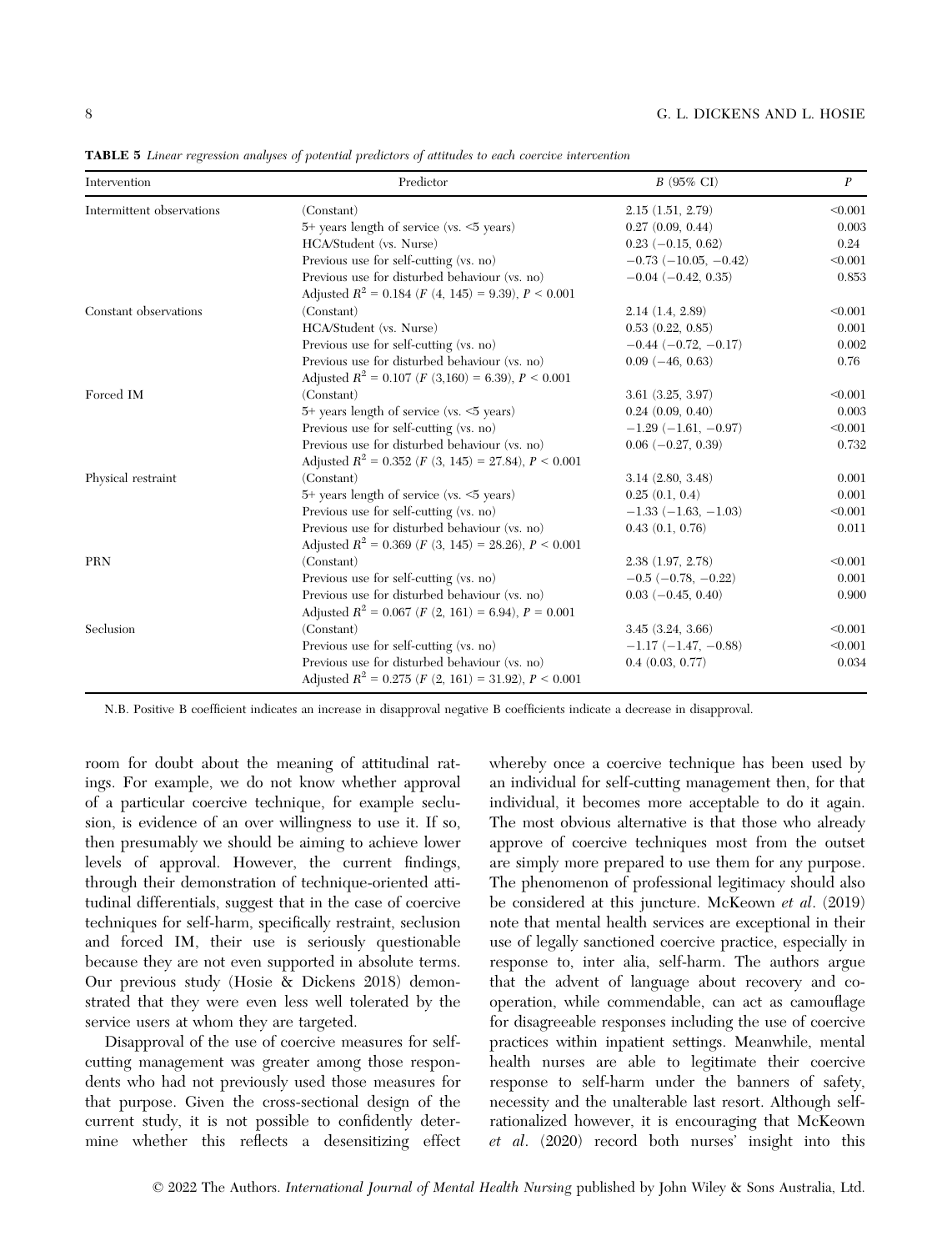process and demonstration of reluctance and doubt. The current study suggests that differences at the individual nurse level play an important role in the process of how coercive practices are legitimized. Further exploration of this phenomenon is warranted and will need to employ longitudinal designs in order to better understand causality. Despite the limitations of the cross-sectional design here, the linear regression analysis employed suggests that it may be the first alternative. In the case of every coercive intervention examined, the status of the respondent as someone who has previously used techniques for managing selfcutting was associated with lower disapproval of the use of that technique for managing self-cutting. The effect from having used the technique for more disturbed behaviour in general usually had no effect on disapproval of the technique for self-cutting management. Of particular interest, on two occasions when prior use of coercive techniques (physical restraint, seclusion) for disturbed behaviour in general were related to self-cutting management attitudes, there was an opposite effect, that is the level of disapproval was greater.

All this suggests that when designing staff education about coercive techniques, we need not to only think about the techniques themselves but the purpose for which they are being used. Attitudes to coercive containment techniques are not without nuance and our study demonstrates that they seem to be flexible dependent on what they are being used for. It is of concern that nurses seem to grow used to using these techniques when our previous research shows there is a disparity between them and service users on their acceptability (Hosie & Dickens 2018).

Previous research suggests that attitudes of professionals to self-harm and to people who harm themselves can be highly polarized (e.g., Patterson et al. 2007a, 2007b) including considerable negativity including among mental health nurses. This raises questions about their care of this group. Current management strategies and guidance for self-harm promote a person-centred response, but are somewhat vague. For short-term management, the National Institute for Health and Care Excellence (NICE 2004, 2013) emphasize the importance of risk assessments and mental health triage, a compassionate and respectful response from healthcare practitioners, and a focus on a smooth transition between the various relevant services. Longer term, NICE (2011) suggest reliance on the overall principles of good mental health nursing care; supportive and collaborative relationships,

maintaining confidentiality, ongoing assessment of risk, and family involvement where appropriate. Mindful of the perceived difficulties of nursing this behaviour, NICE (2011) also recommends up-to-date training and appropriate supervision access. Few specifics are mentioned, beyond access to appropriate psychological interventions and the potential use of harm reduction as a possible alternative approach in the short term. Harm reduction is described as using 'less destructive' methods were possible, but no explicit advice is provided.

While ambivalence is prevalent in nurses' mindset towards the harm minimization approach for selfcutting, methods such as provision of razors or staff remaining present during a cutting event were demonstrably preferable (as evidenced in both nursing staff and service users) to the more commonly used coercive measures of physical restraint and forced administration of IM medication (Hosie & Dickens 2018). In addition, James et al. (2017) interviewed mental health professionals, including mental health nurses, on their use of and attitudes towards harm reduction techniques. Those with direct clinical experience remarked that the approach was beneficial to the service users. Participants with no experience of harm reduction methods were understandably concerned with the associated level of risk and the moral and ethical implications. We suggest that it is time for boldness in the approach to the use of harm minimization techniques and one starting point for this is the phasing out of highly coercive containment measures for self-cutting management.

The study was limited in terms of the sample size and was conducted with an opportunity sample. Replication with a larger sample would be preferable including with non-UK based mental health nurses. The cross-sectional design of the study means that we could not make strong, confident claims about causal mechanisms or about whether attitudes might be amenable to change through educational interventions. The generalizability of the findings is limited to self-cutting specifically since we developed an attitudes scale specifically focused on use of containment measures for this specific behaviour given that we are not aware of any other self-harm methods that might be amenable to a wide range of harm reduction techniques.

#### **CONCLUSION** Concert and Concert

Self-harm is prevalent in mental health services; many nurses have used coercive techniques to manage self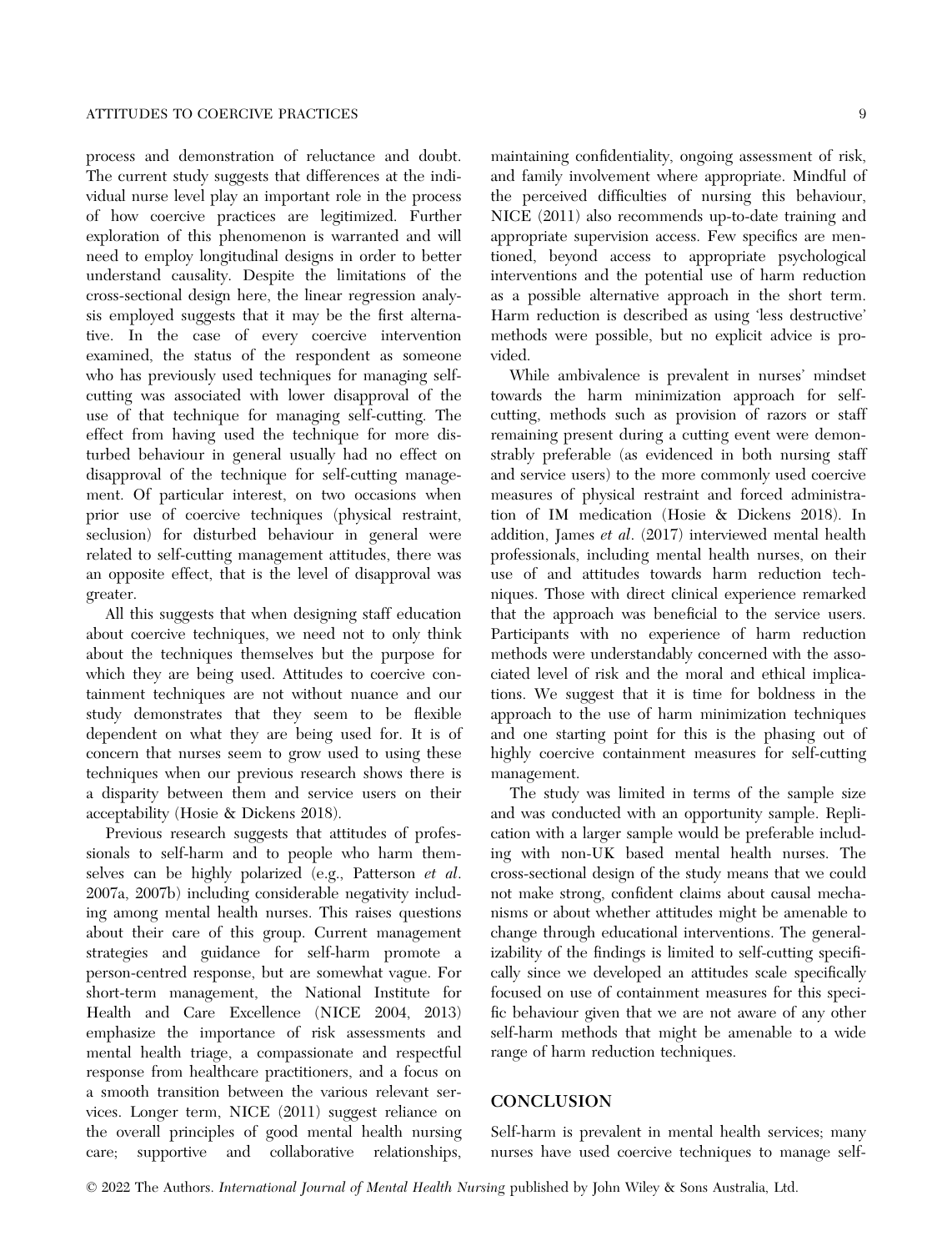cutting in particular, but use of these methods is unpopular with those who have been subject to them for self-cutting management. The current study shows that mental health nurses' attitudes to these methods has a distinct profile compared with the same methods used for disturbed behaviour in general.

#### RELEVANCE FOR CLINICAL PRACTICE RELEVANCE FOR CLINICAL PRACTICE

The current study suggests that reducing or even eliminating the use of coercive techniques for self-harm will require attitudes that support its use to be challenged; concurrently, less coercive techniques should be promoted to encourage a more patient-centred approach. Highly restrictive coercive practices like seclusion, physical restraint, and forced IM medication for managing self-harm should be discouraged or even banned in all but the most imminent potentially lethal or damaging cases. Concurrently, nurses need to be equipped with the skills and tools to offer more supportive, therapeutic interventions. In our view, harm reduction techniques offer one such alternative.

## ACKNOWLEDGEMENT

None.

#### **FUNDING**

This work was supported by NHS Tayside who funded author LH's Masters By Research Degree. The funder played no role in the conception, design, data analysis, manuscript preparation, or in the decision to publish.

## REFERENCES

- Bowers, L., James, K., Quirk, A., Simpson, A., Stewart, D. & Hodsoll, J. (2015). Reducing conflict and containment rates on acute psychiatric wards: The Safewards cluster randomised controlled trial. International Journal of Nursing Studies, 52, 1412–1422. [https://doi.org/10.1016/j.](https://doi.org/10.1016/j.ijnurstu.2015.05.001) [ijnurstu.2015.05.001](https://doi.org/10.1016/j.ijnurstu.2015.05.001)
- Bowers, L., Simpson, A., Alexander, J., Ryan, C. & Carr-Walker, P. (2004). Cultures of psychiatry and the professional socialization process: The case of containment methods for disturbed patients. Nurse Education Today, 24, 435–442.<https://doi.org/10.1016/j.nedt.2004.04.008>
- Bowers, L., van der Werf, B., Vokkolainen, A., Muir-Cochrane, E., Allan, T. & Alexander, J. (2007). International variation in attitudes to containment measures for disturbed psychiatric inpatients. International Journal of Nursing Studies, 44 (3), 357–364. <https://doi.org/10.1016/j.ijnurstu.2006.01.005>
- Chan, M. K. Y., Bhatti, H., Meader, N. et al. (2016). Predicting suicide following self-harm: Systematic review of risk factors and risk scales. British Journal of Psychiatry, 209, 277–283.<https://doi.org/10.1192/bjp.bp.115.170050>
- Department of Health (2014). Positive and Proactive Care. London: Department of Health.
- Dickens, G. L., Hallett, N. & Schoultz, M. (2022). Mental health nurses' measured attitudes to people and practice: systematic review of UK empirical research 2000–2019. Journal of Psychiatric and Mental Health Nursing. Early View.<https://doi.org/10.1111/jpm.12826>
- Dickens, G. L. & Hosie, L. (2018). Self-cutting and harm reduction: Evidence trumps values but both point forward. Journal of Psychiatric and Mental Health Nursing, 25 (9–10),<https://doi.org/10.1111/jpm.12508>
- Dickinson, T., Wright, K. M. & Harrison, J. (2009). The attitudes of nursing staff in secure environments to young people who self-harm. Journal of Psychiatric and Mental Health Nursing, 16, 947–951. [https://doi.org/10.1111/j.](https://doi.org/10.1111/j.1365-2850.2009.01510.x) [1365-2850.2009.01510.x](https://doi.org/10.1111/j.1365-2850.2009.01510.x)
- Duxbury, J., Thomson, G., Scholes, A. et al. (2019). Staff experiences and understandings of the REsTRAIN Yourself initiative to minimise the use of physical restraint on mental health wards. International Journal of Mental Health Nursing, 28 (4), 845–856.<https://doi.org/10.1111/inm.12577>
- von Elm, E., Altman, D. G., Egger, M., Pocock, S. J., Gøtzsche, P. C. & Vandenbroucke, J. P. (2008). STROBE Initiative. The Strengthening the Reporting of Observational Studies in Epidemiology (STROBE) statement: Guidelines for reporting observational studies. Journal of Clinical Epidemiology, 61 (4), 344–349. [https://](https://doi.org/10.1016/j.jclinepi.2007.11.008) [doi.org/10.1016/j.jclinepi.2007.11.008](https://doi.org/10.1016/j.jclinepi.2007.11.008)
- Gutridge, K. (2010). Safer self-injury or assisted self-harm? Theoretical Medicine and Bioethics, 31 (1), 79–92. [https://](https://doi.org/10.1007/s11017-010-9135-z) [doi.org/10.1007/s11017-010-9135-z](https://doi.org/10.1007/s11017-010-9135-z)
- Hosie, L. & Dickens, G. L. (2018). Harm-reduction approaches for self-cutting in inpatient mental health settings: Development and preliminary validation of the Attitudes to Self-Cutting Management (ASc-Me) Scale. Journal of Psychiatric and Mental Health Nursing, 25 (9– 10), 531–545.<https://doi.org/10.1111/jpm.12498>
- Jalil, R., Huber, J. W., Sixsmith, J. & Dickens, G. L. (2017). Mental health nurses' emotions, exposure to patient aggression, attitudes to and use of coercive measures: Cross sectional questionnaire survey. International Journal of Nursing Studies, 75, 130–138. [https://doi.org/10.1016/j.](https://doi.org/10.1016/j.ijnurstu.2017.07.018) [ijnurstu.2017.07.018](https://doi.org/10.1016/j.ijnurstu.2017.07.018)
- James, K., Samuels, I., Moran, P. & Stewart, D. (2017). Harm reduction as a strategy for supporting people who self-harm on mental health wards: The views and experiences of practitioners. Journal of Affective Disorders, 214, 67–73. <https://doi.org/10.1016/j.jad.2017.03.002>
- James, K., Stewart, D., Wright, S. & Bowers, L. (2012a). Self-harm in adult inpatient psychiatric care: A national study of incident reports in the UK. International Journal of Nursing Studies, 49 (10), 1212–1219. [https://doi.org/10.](https://doi.org/10.1016/j.ijnurstu.2012.04.010) [1016/j.ijnurstu.2012.04.010](https://doi.org/10.1016/j.ijnurstu.2012.04.010)

© 2022 The Authors. International Journal of Mental Health Nursing published by John Wiley & Sons Australia, Ltd.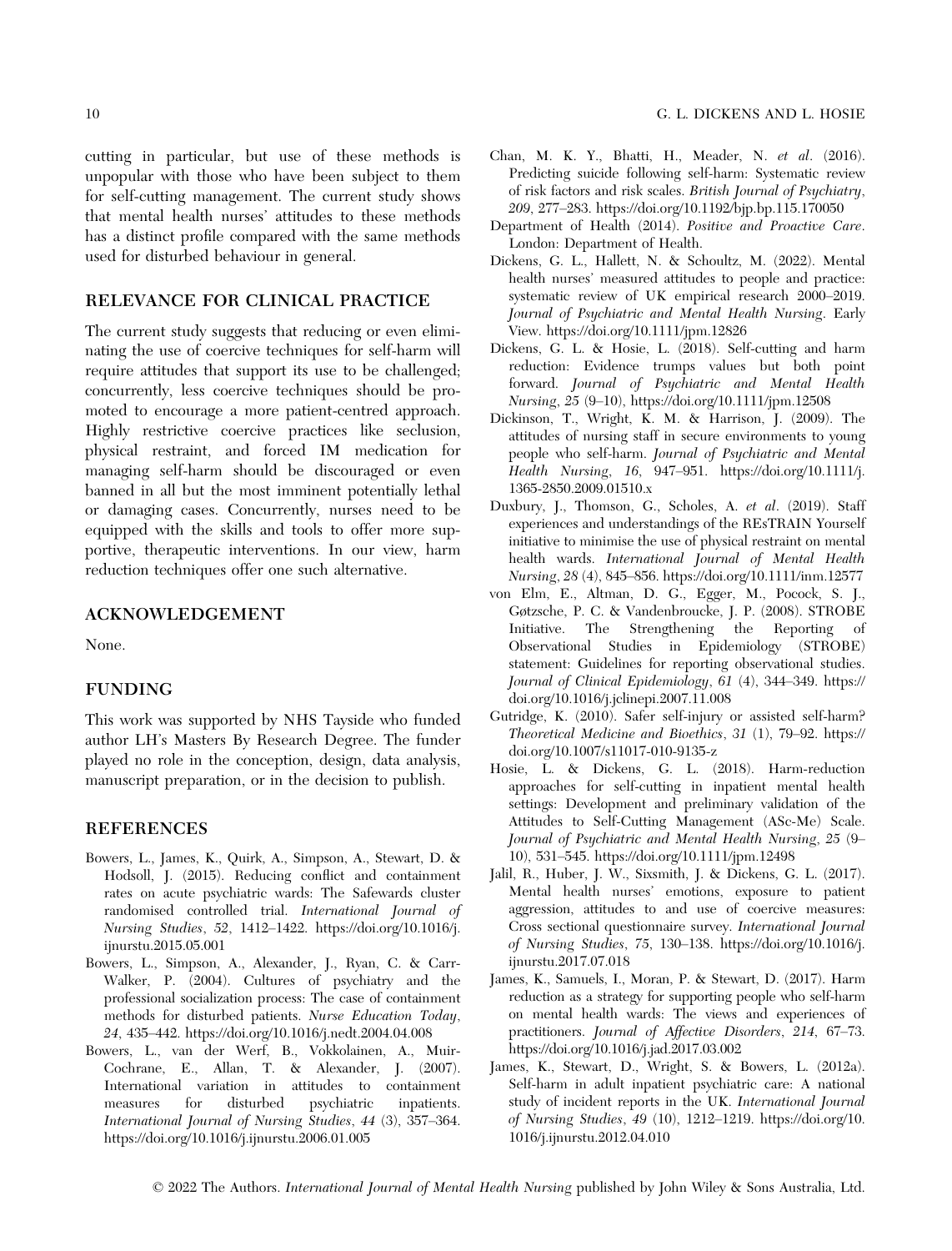- James, K., Stewart, D. & Bowers, L. (2012b). Self-harm and attempted suicide within inpatient psychiatric services: A review of the literature. International Journal of Mental Health Nursing, 21 (4), 301–309. [https://doi.org/10.1111/j.](https://doi.org/10.1111/j.1447-0349.2011.00794.x) [1447-0349.2011.00794.x](https://doi.org/10.1111/j.1447-0349.2011.00794.x)
- Kane, S. P. (2022) ClinCalc.com. [Accessed 11 April 2022]. Available from: URL: [www.clincalc.com](http://www.clincalc.com)
- Karman, P., Kool, N., Poslawsky, I. E. & van Meijel, B. (2014). Nurses' attitudes towards self-harm: A literature review. Journal of Psychiatric and Mental Health Nursing, 22 (1), 65–75.<https://doi.org/10.1111/jpm.12171>
- Kinner, S. A., Harvey, C., Hamilton, B. et al. (2017). Attitudes towards seclusion and restraint in mental health settings: Findings from a large, community-based survey of consumers, carers and mental health professionals. Epidemiology and Psychiatric Sciences, 26 (5), 535–544. <https://doi.org/10.1017/S2045796016000585>
- Kuivalainen, S., Vehviläinen-Julkunen, K., Louheranta, O., Putkonen, A., Repo-Tiihonen, E. & Tiihonen, J. (2017). De-escalation techniques used, and reasons for seclusion and restraint, in a forensic psychiatric hospital. International Journal of Mental Health Nursing, 26 (5), 513–524.<https://doi.org/10.1111/inm.12389>
- McAllister, M., Creedy, D., Moyle, W. & Farrugia, C. (2002). Nurses' attitudes towards clients who self-harm. Journal of Advanced Nursing, 40 (5), 578–586. [https://doi.org/10.](https://doi.org/10.1046/j.1365-2648.2002.02412.x) [1046/j.1365-2648.2002.02412.x](https://doi.org/10.1046/j.1365-2648.2002.02412.x)
- McKeown, M., Scholes, A., Jones, F. & Aindow, W. (2019). Coercive practices in mental health services: stories of recalcitrance, resistance and legitimation. In: A. Daly, L. Costa & P. Beresford (Eds). Madness, Violence and Power (pp. 263–285). Toronto: University of Toronto Press.
- McKeown, M., Thomson, G., Scholes, A. et al. (2020). Restraint minimisation is mental health care: legitimate or illegitimate force? An ethnographic study. Sociology of Health and Illness, 42 (3), 449–464. [https://doi.org/10.](https://doi.org/10.1111/1467-9566.13015) [1111/1467-9566.13015](https://doi.org/10.1111/1467-9566.13015)
- McManus, S., Gunnell, D., Cooper, C. et al. (2019). Prevalence of non-suicidal self-harm and service contact in England, 2000–14: Repeated cross-sectional surveys of the general population. The Lancet Psychiatry, 6 (7), 573– 581. [https://doi.org/10.1016/S2215-0366\(19\)30188-9](https://doi.org/10.1016/S2215-0366(19)30188-9)
- Merriam-Webster (2021). Dictionary. Available from: URL: <https://www.merriam-webster.com> [Accessed 11 April 2022].
- Molodynski, A., Khazzal, Y. & Callard, F. (2016). Coercion in mental healthcare: Time for a change in direction. Bjpsych International, 13 (1), 1–3. [https://doi.org/10.1192/](https://doi.org/10.1192/s2056474000000854) [s2056474000000854](https://doi.org/10.1192/s2056474000000854)
- Morandi, S., Silva, B., Mendez Rubio, M., Bonsack, C. & Golay, P. (2021). Mental health professionals' feelings and attitudes towards coercion. International Journal of Law and Psychiatry, 74 (1), 101665. [https://doi.org/10.1016/j.](https://doi.org/10.1016/j.ijlp.2020.101665) [ijlp.2020.101665](https://doi.org/10.1016/j.ijlp.2020.101665)
- Muehlenkamp, J. J. (2014). Distinguishing between suicidal and non-suicidal self-injury. In: M. K. Nock (Ed). The Oxford Handbook of Suicide and Self-Injury, Ch.3 (pp. 23–46). Oxford: Oxford University Press.
- Muskett, C. (2014). Trauma-informed care in inpatient mental health settings: A review of the literature. International Journal of Mental Health Nursing, 23 (1), 51–59.<https://doi.org/10.1111/inm.12012>
- NICE (2004). Self-harm in over-8s: short term management and prevention of recurrence. CG16. Available from: URL: [https://](https://www.nice.org.uk/guidance/cg16) [www.nice.org.uk/guidance/cg16](https://www.nice.org.uk/guidance/cg16) [Accessed 11 April 2022].
- NICE (2011). Self-harm in over 8s: Long-term management. CG133. Available from: URL: [https://www.nice.org.uk/](https://www.nice.org.uk/guidance/cg133) [guidance/cg133](https://www.nice.org.uk/guidance/cg133) [Accessed 11 April 2022].
- NICE (2013) Self-harm. QS34. Available from: URL: [https://](https://www.nice.org.uk/guidance/qs34) [www.nice.org.uk/guidance/qs34](https://www.nice.org.uk/guidance/qs34) [Accessed 11 April 2021].
- O'Donovan, A. & Gijbels, H. (2006). Understanding psychiatric nursing care with nonsuicidal self-harming patients in acute psychiatric admission units: The views of psychiatric nurses. Archives of Psychiatric Nursing, 20, 186–192.<https://doi.org/10.1016/j.apnu.2005.12.007>
- Patterson, P., Whittington, R. & Bogg, J. (2007a). Testing the effectiveness of an educational intervention aimed at changing attitudes to self-harm. Journal of Psychiatric and Mental Health Nursing, 14, 100–105. [https://doi.org/10.](https://doi.org/10.1111/j.1365-2850.2007.01052.x) [1111/j.1365-2850.2007.01052.x](https://doi.org/10.1111/j.1365-2850.2007.01052.x)
- Patterson, P., Whittington, R. & Bogg, J. (2007b). Measuring nurse attitudes towards deliberate self-harm: The Self-Harm Antipathy Scale (SHAS). Journal of Psychiatric and Mental Health Nursing, 14, 438–445. [https://doi.org/10.](https://doi.org/10.1111/j.1365-2850.2007.01102.x) [1111/j.1365-2850.2007.01102.x](https://doi.org/10.1111/j.1365-2850.2007.01102.x)
- Posner, K., Brodsky, B., Yershova, K., Buchanan, J. & Mann, J. (2014). Classification of self-injurious behaviour. In: M. K. Nock (Ed). The Oxford Handbook of Suicide and Self-Injury, Ch.2 (pp. 7–22). Oxford: Oxford University Press.
- Raboch, J., Kalisová, L., Nawka, A. et al. (2010). Use of coercive measures during involuntary hospitalization: Findings from ten European countries. Psychiatric Services, 61 (10), 1012–1017. [https://doi.org/10.1176/ps.](https://doi.org/10.1176/ps.2010.61.10.1012) [2010.61.10.1012](https://doi.org/10.1176/ps.2010.61.10.1012)
- Stewart, D., Bowers, L., Simpson, A., Ryan, C. & Tziggili, M. (2009). Manual restraint of adult psychiatric inpatients: A literature review. Journal of Psychiatric and Mental Health Nursing, 16 (8), 749–757. [https://doi.org/10.1111/j.1365-](https://doi.org/10.1111/j.1365-2850.2009.01475.x) [2850.2009.01475.x](https://doi.org/10.1111/j.1365-2850.2009.01475.x)
- Stewart, D., Bowers, L. & Warburton, F. (2009). Constant special observation and self-harm on acute psychiatric wards: A longitudinal analysis. General Hospital Psychiatry, 31 (6), 523–530. [https://doi.org/10.1016/j.](https://doi.org/10.1016/j.genhosppsych.2009.05.008) [genhosppsych.2009.05.008](https://doi.org/10.1016/j.genhosppsych.2009.05.008)
- Stewart, D., Bowers, L. & Ross, J. (2011). Managing risk and conflict behaviours in acute psychiatry; the dual role of constant special observation. Journal of Advanced Nursing, 68 (6), 1340–1348. [https://doi.org/10.1111/j.1365-2648.](https://doi.org/10.1111/j.1365-2648.2011.05844.x) [2011.05844.x](https://doi.org/10.1111/j.1365-2648.2011.05844.x)
- Sutton, J. (2007). Healing the Hurt Within, 3rd edn. Oxford: HowToBooks Ltd.
- Sweeney, A. & Taggart, D. (2018). (Mis)understanding trauma-informed approaches in mental health. Journal of Mental Health, 27 (5), 383–387. [https://doi.org/10.1080/](https://doi.org/10.1080/09638237.2018.1520973) [09638237.2018.1520973](https://doi.org/10.1080/09638237.2018.1520973)